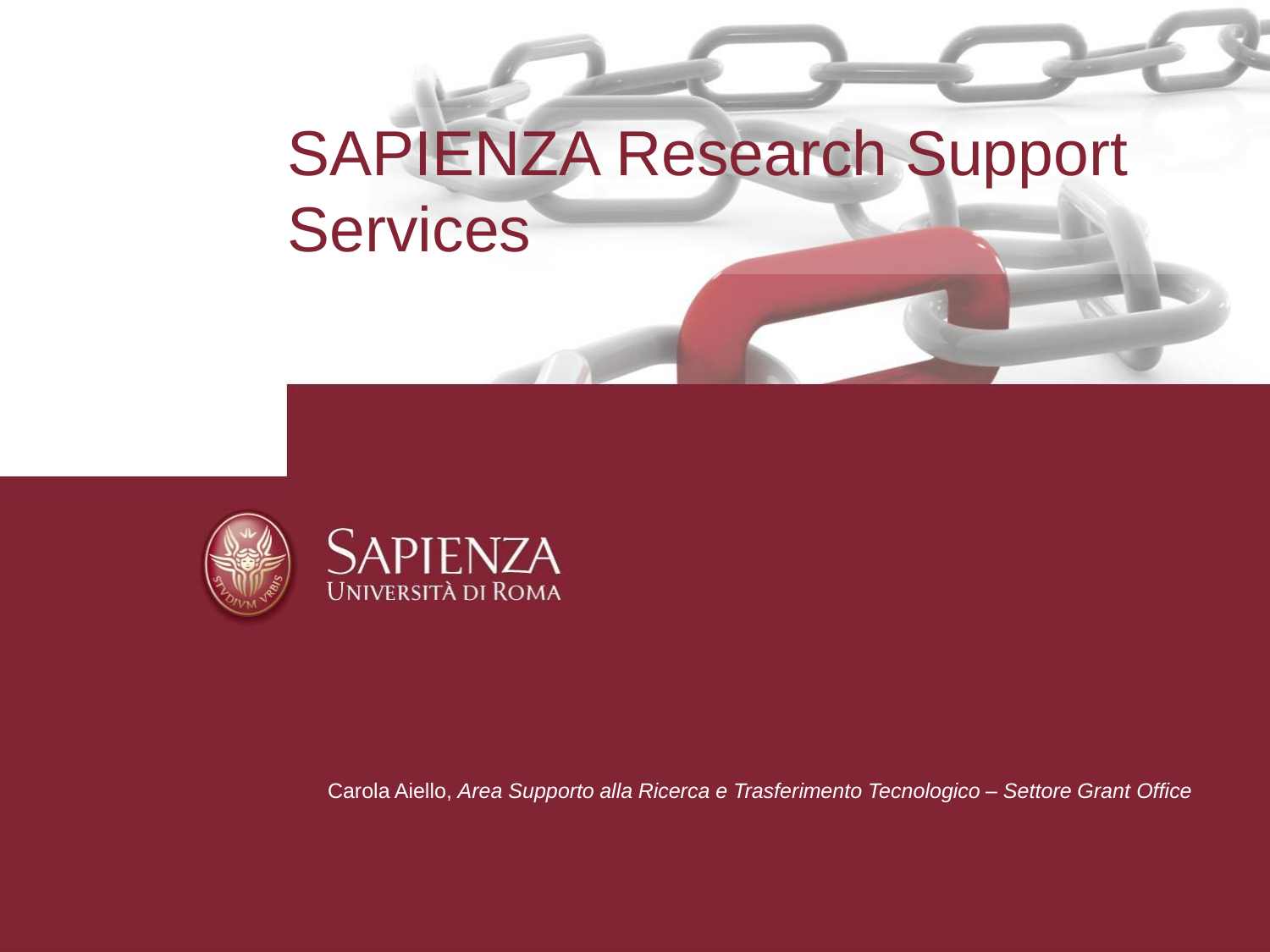### **The research supply chain**

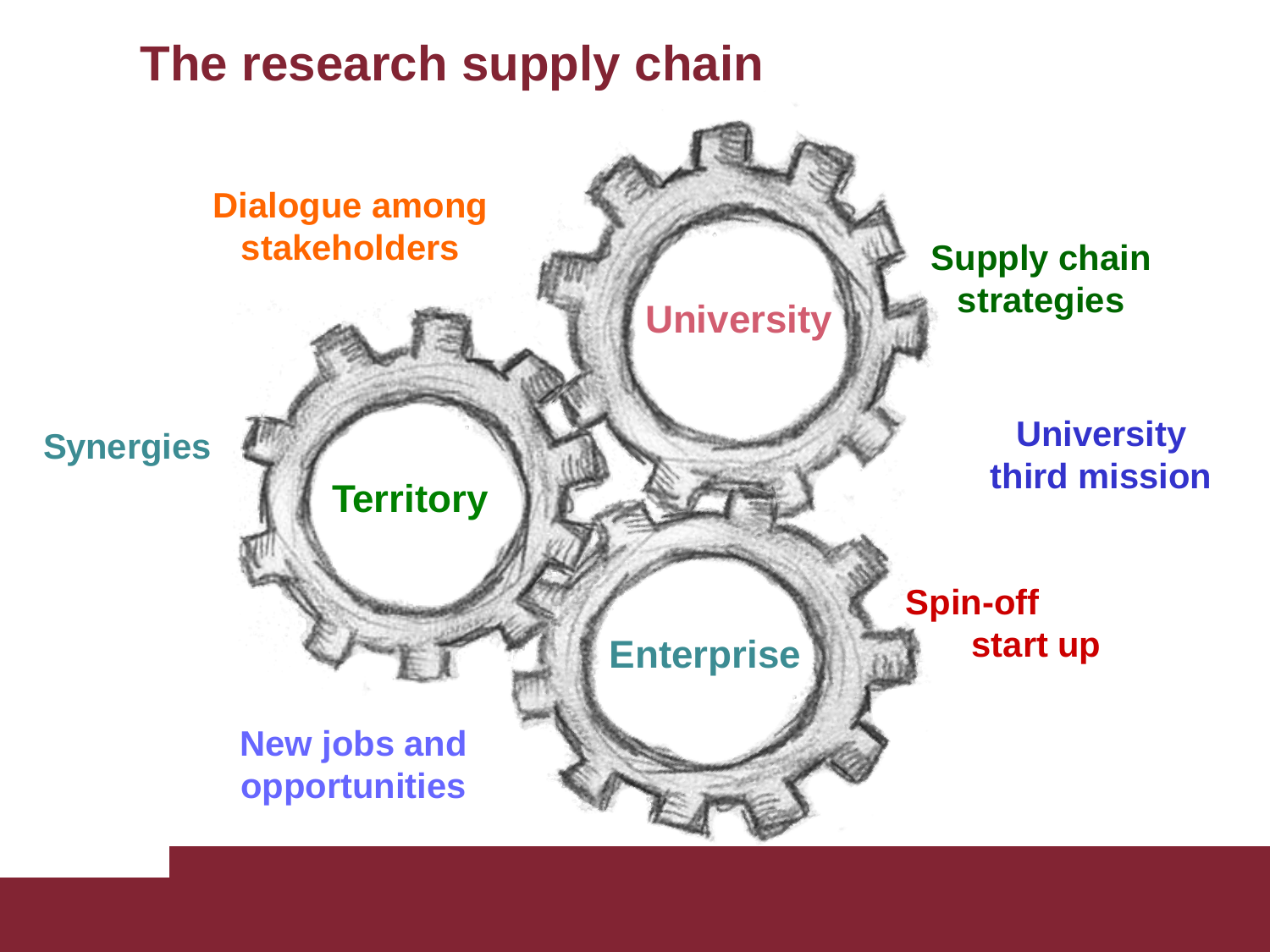#### **Sapienza Research Area**



An office supporting the **research supply chain**.

Its main tasks are:

- Supporting the **research supply chain**, from the idea to the project, up to the patent and to the technology transfer to the **productive system**
- Exploiting **research products** through a **constant dialogue and exchange** with territories, public administrations, stakeholders and innovative entrepreneurship models
- Valorizing Sapienza **competences** and **research results** at local, national and international level
- Coordinating the relations of the researchers with **institutional and industrial partners**
- Taking part to **think thank** for the completion of **agendas** and **road maps** on research policies at local, national and international level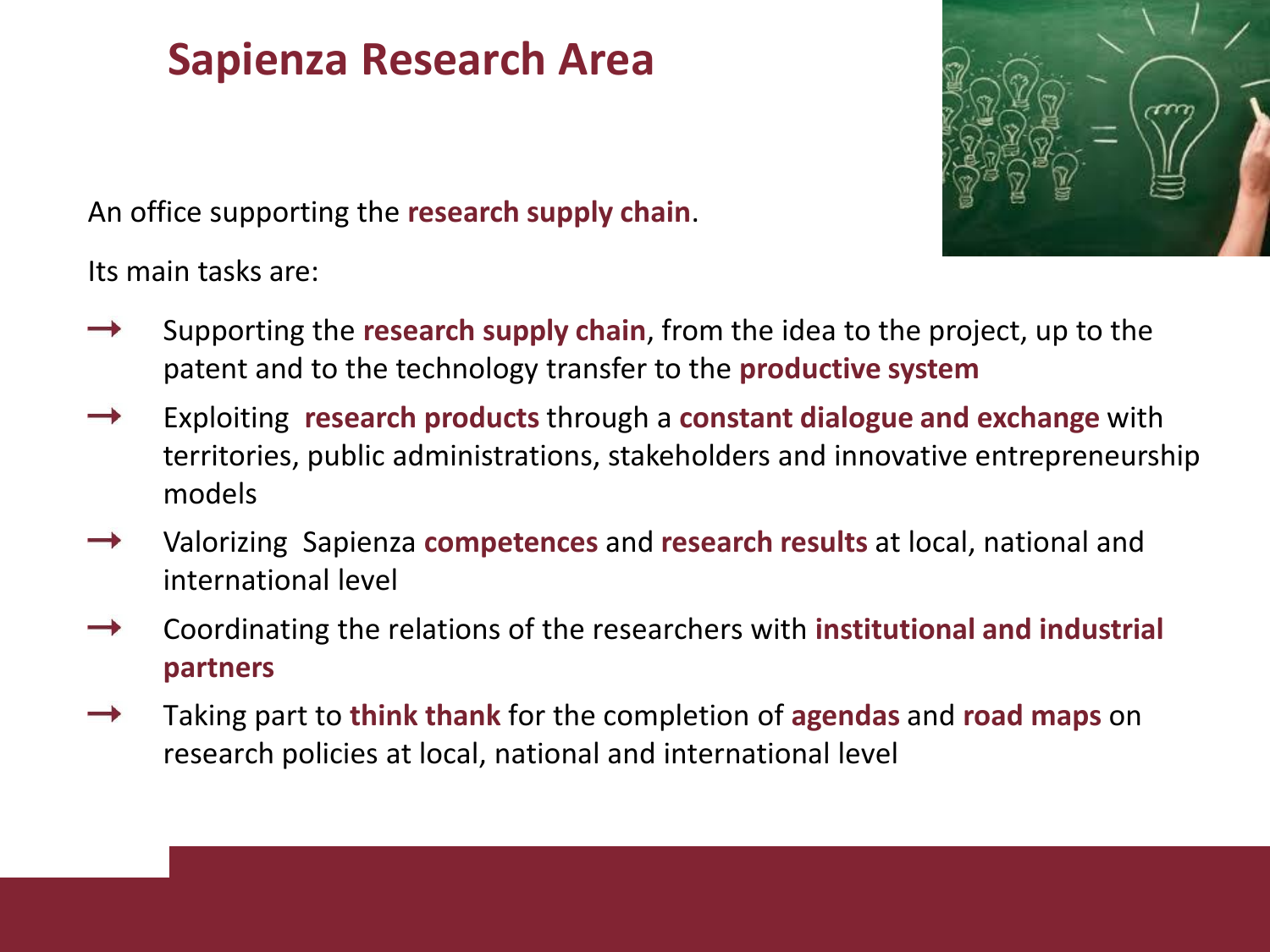#### **Our Activities…**

- Agreement between university and enterprises
- University grants for excellence
- EU and National research projects
- Patents and research grants
- Creation of research spin-off
- High-level education and job's opportunities for students
- Incubation and development of research ideas
- Pre commercial exploitation of research results
- Crowd strategies and processes
- Scientific Communication

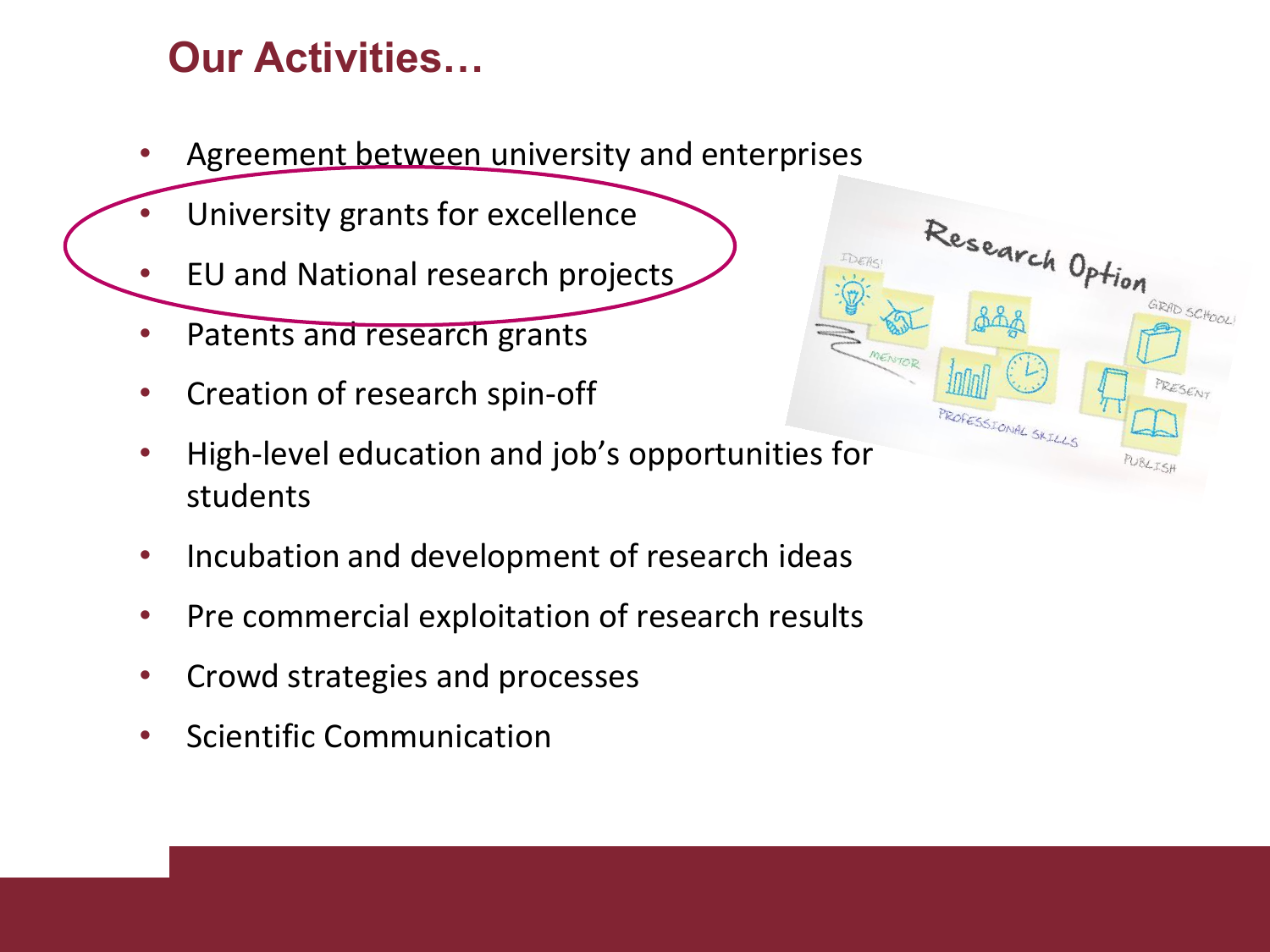#### **SAPIENZA Research and Technology Transfer Area**

#### **Director Sabrina Luccarini**



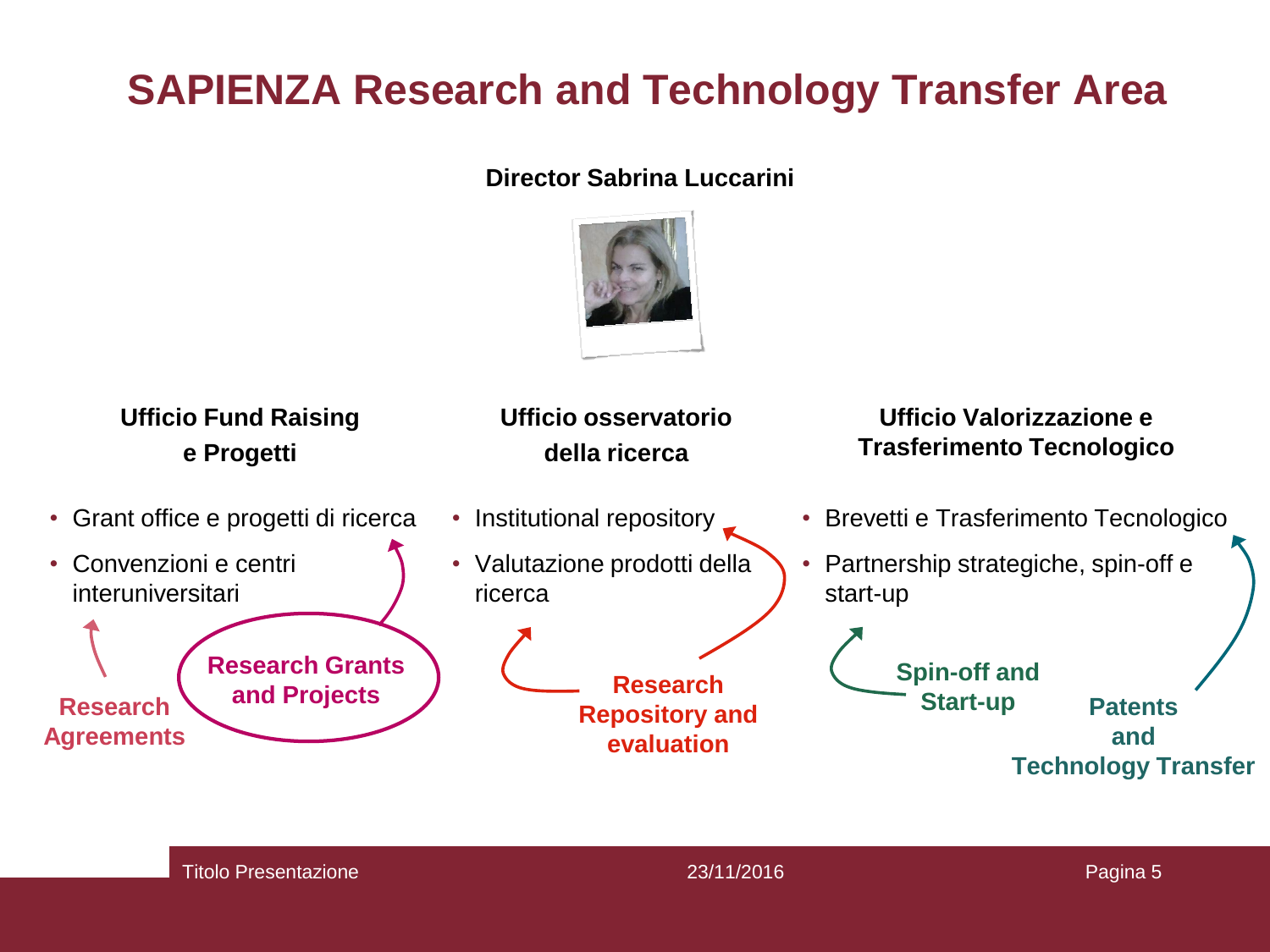#### **Services (1/2)**

| <b>ACTIVITIES</b>                           |                                                                                                    | <b>SERVICES FOR RESEARCHERS/DEPARTMENTS</b>                                                                                                                                                                                                                                                                                  |
|---------------------------------------------|----------------------------------------------------------------------------------------------------|------------------------------------------------------------------------------------------------------------------------------------------------------------------------------------------------------------------------------------------------------------------------------------------------------------------------------|
| <b>Scouting of Grants</b>                   | $\rightarrow$                                                                                      | Monitoring of grant opportunities                                                                                                                                                                                                                                                                                            |
| <b>Promotion</b>                            | $\rightarrow$<br>$\rightarrow$<br>$\rightarrow$                                                    | Infodays<br>Networking and synergy opportunities (round tables, roadmaps, etc.)<br><b>Targeted mailinglists</b><br>Promotion of research results                                                                                                                                                                             |
| <b>Training</b>                             | $\rightarrow$<br>$\rightarrow$<br>$\rightarrow$<br>$\rightarrow$<br>$\rightarrow$<br>$\rightarrow$ | On research opportunities at international and international level<br>On proposal writing<br>On financial issues<br>On cost statement<br>On intellectual property managment<br>On dissemination                                                                                                                              |
| <b>Partner search</b>                       | $\rightarrow$                                                                                      | Support for partnership creation (infodays, brokerage events, etc.)<br>Market search for partner creation with industries                                                                                                                                                                                                    |
| <b>Support for the</b><br>proposal creation | $\rightarrow$<br>$\rightarrow$<br>$\rightarrow$<br>$\rightarrow$<br>$\rightarrow$<br>$\rightarrow$ | Matching between the call and the researchers' skills and project<br>Writing of specific sections of the proposal (managment, dissemination, ethics, etc.)<br><b>Budget</b><br>Pre-evaluation of the proposal<br>Upload on the Participant Portal<br>Evaluation Saummary Report (ESR) analysys for considering a resubmision |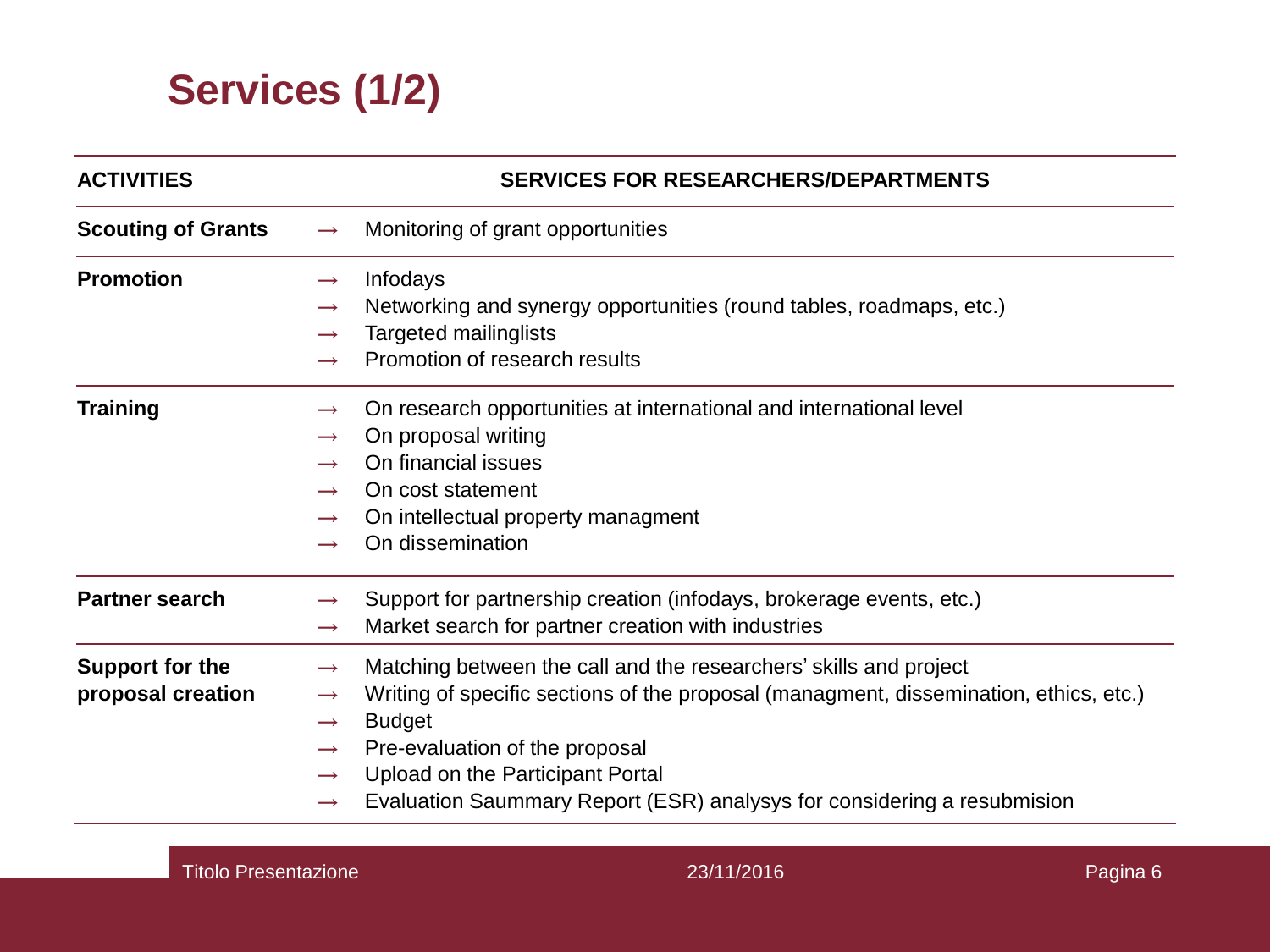

| <b>ACTIVITIES</b>        | <b>SERVICES FOR RESEARCHERS/DEPARTMENTS</b>                                                                                      |
|--------------------------|----------------------------------------------------------------------------------------------------------------------------------|
| <b>Managment of</b>      | Signature of the Grant Agreement<br>$\rightarrow$                                                                                |
| the grant                | <b>Consortium Agreement</b><br>$\rightarrow$                                                                                     |
|                          | Grant managment and cost statement<br>$\rightarrow$                                                                              |
|                          | Audit                                                                                                                            |
| <b>Projects</b>          | Direct participation to capacity building projects, networks, scientific communication,<br>$\rightarrow$<br>best practices, etc. |
| <b>Managment of the</b>  | Research call for big, medium and small projects<br>$\rightarrow$                                                                |
| Sapienza internal        | Research call for interdisciplinary projects<br>$\rightarrow$                                                                    |
| research call            | Research call for young fellows<br>$\rightarrow$                                                                                 |
|                          | Call for conferences organization<br>$\rightarrow$                                                                               |
| <b>Information and</b>   | Visits to the Departments and meetings with research groups<br>$\rightarrow$                                                     |
| <b>Training</b>          | Infodays on specific Work Programmes/calls<br>$\rightarrow$                                                                      |
|                          | Meetings with the admistrative staff<br>$\rightarrow$                                                                            |
| <b>Managment support</b> | Advice for project managment, cost reporting and audit<br>$\rightarrow$                                                          |
|                          | Project managment when Sapienza is the coordinator<br>$\rightarrow$                                                              |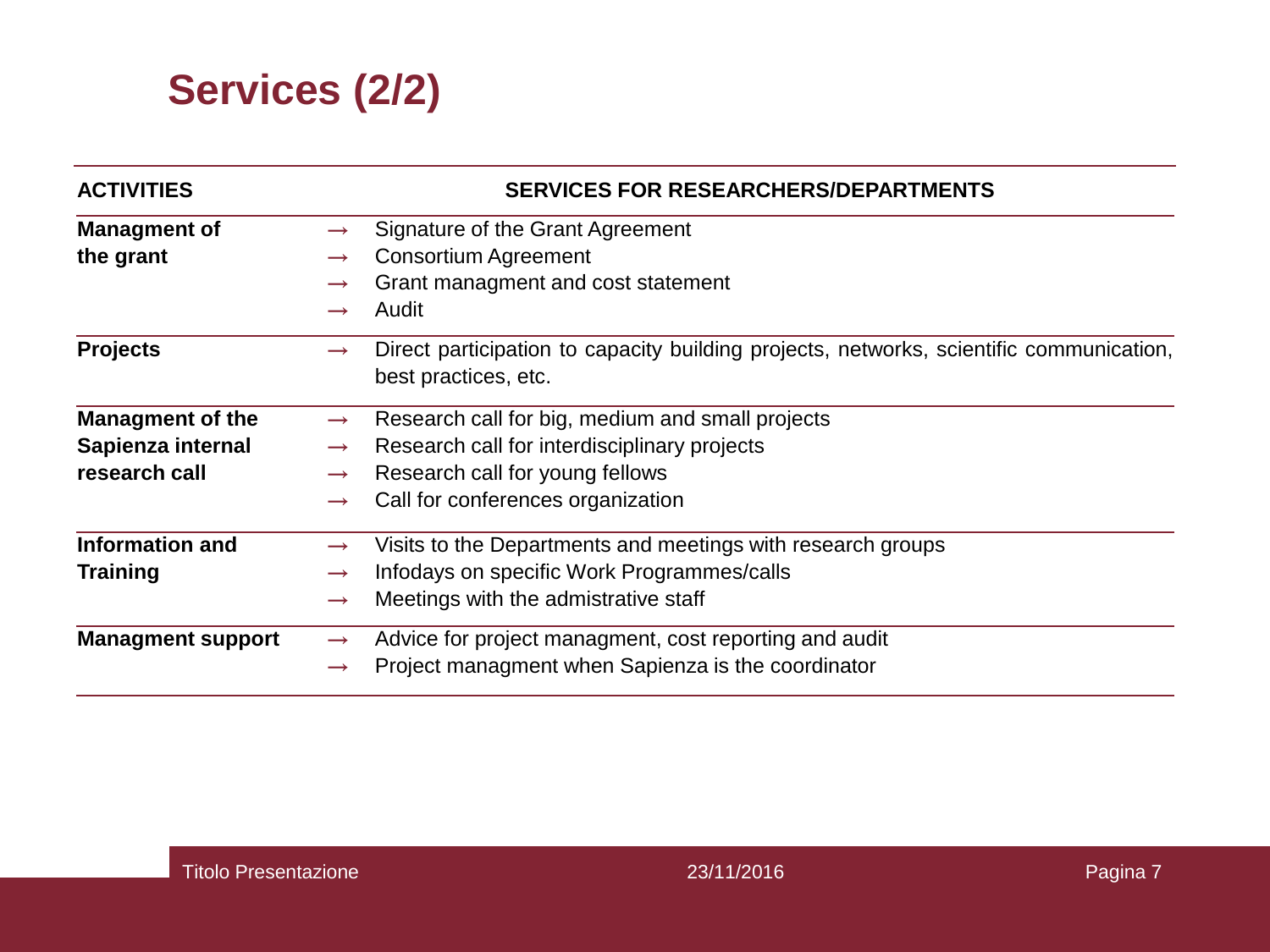**Not only research projects…**

#### **GO is involved in many cross sector activities**



Titolo Presentazione 23/11/2016 Presentazione 23/11/2016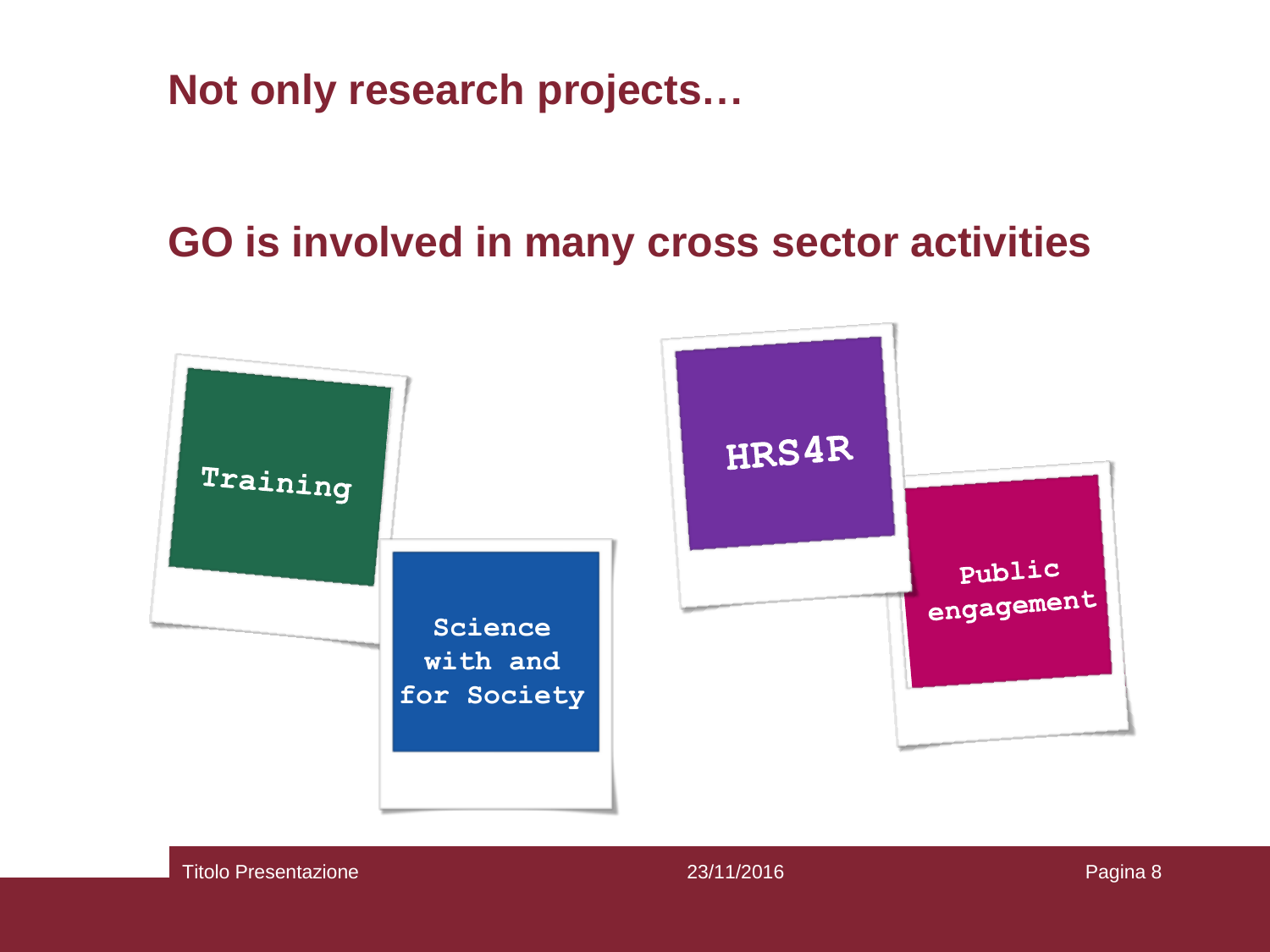#### **High-level Education: RED - Research Enhancement and Development**



- RED Sapienza is a fundamental part of the business ecosystem innovation.
- It is a high-level education course aimed at fostering and enhancing the relations between researchers and business communities.
- It is an experimental laboratory for developing the entrepreneurship abilities of the young researches both singularly (spin off) and in partnership with industrial groups (plug in).
- It fosters the connection between the research and the commercial world.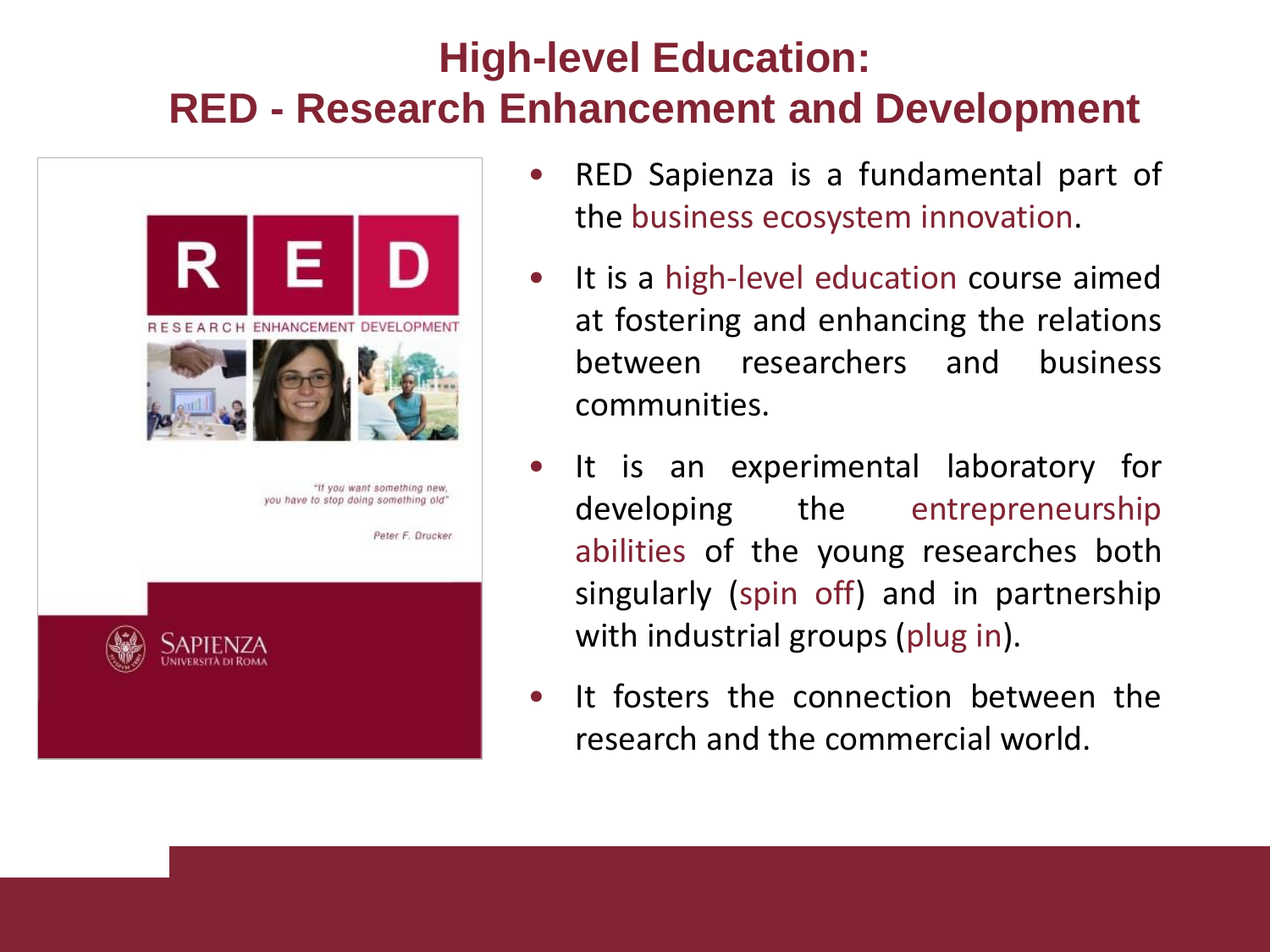#### **Scientific Communication**



**"No one nor anything can silence me" D.M.**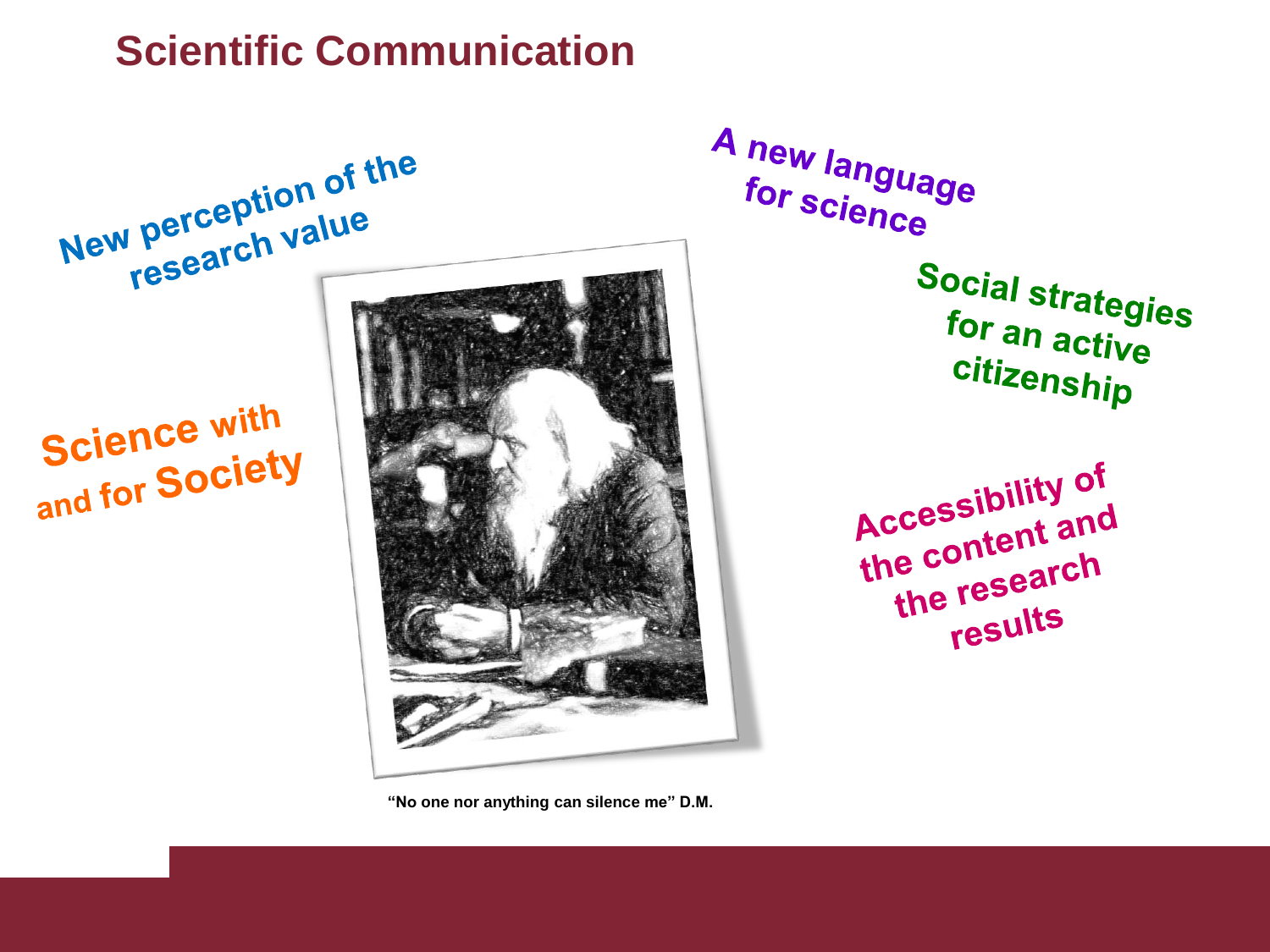#### **A participated Research!**



# **citizenship**

#### **Bottom-up definition of the Active priorities**

#### **Solution of real problems**

**Being close to the real society**

> **Answering to the societal challenges**



#### **Public Engagement**

#### **The important role of Universities**